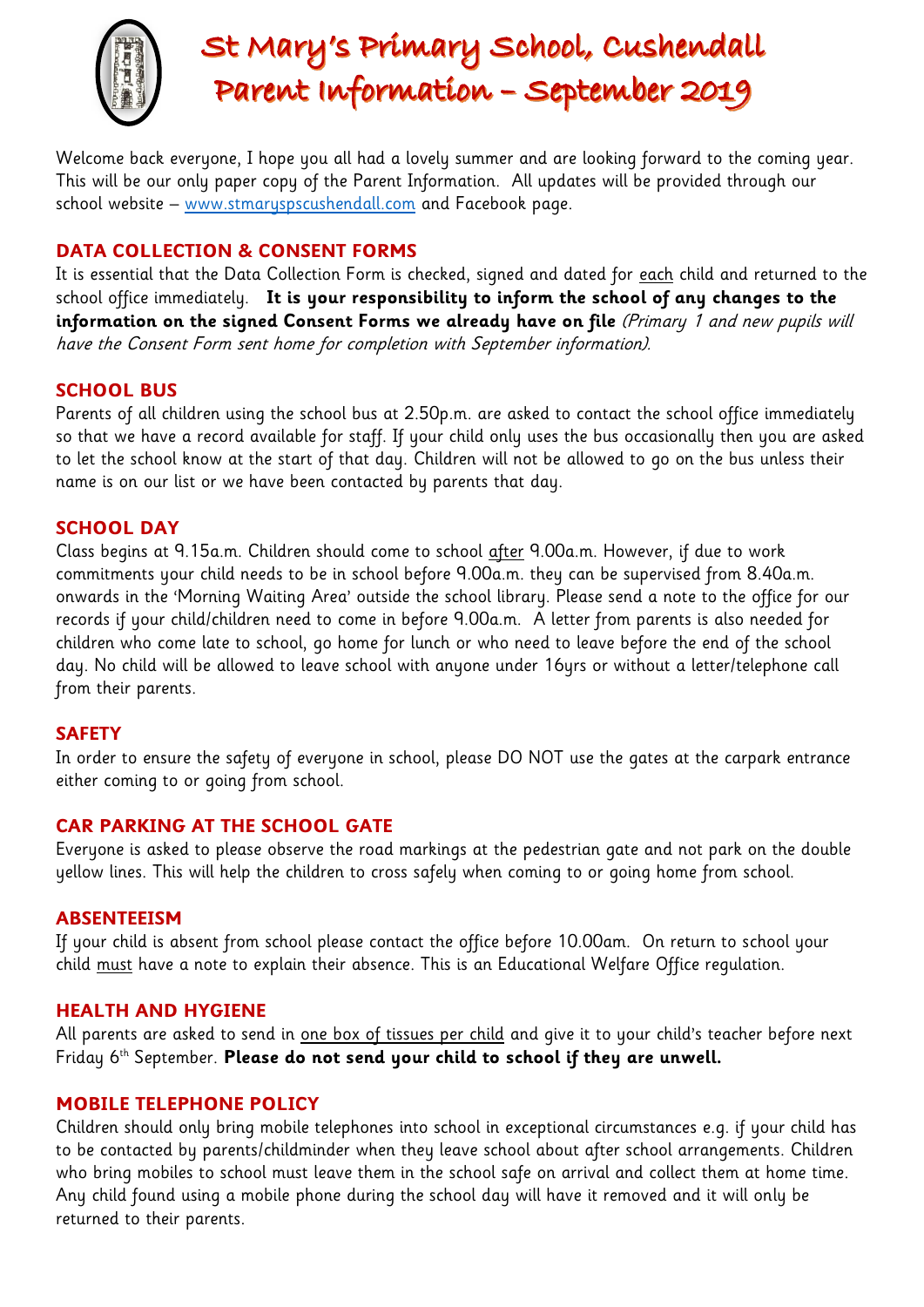# **HEALTHY EATING**

As part of our school policy, children are asked to bring a healthy option for <u>Morning Break,</u> i.e. fruit, vegetable pieces, scones/sandwiches (with non-sweet filling), milk or water. Please do not send crisps, fizzy drinks etc. Healthy Break should be ordered using the weekly menu provided. Money for weekly break should be sent with your child on a MONDAY in a SEALED & LABELLED envelope (see enclosed letter).

# **LUNCH / DINNER**

The price of a school meal is £2.60/day (£13/week). Menus will be sent home on a Friday for the following week. Please send correct money in a SEALED & LABELLED envelope (see enclosed letter) with your child on a Monday morning ALONG WITH THE COMPLETED DINNER CHOICES FORM.

Children taking a packed lunch are asked not to bring fizzy drinks. In the interests of health and safety, children are not allowed to bring hot liquids or glass containers into school at any time.

If your child has any special Dietary Requirements, please contact the School Office for the relevant forms.

**'Healthy Lunch Box Day'** is every day and children are encouraged to bring fruit or vegetable pieces as part of their lunch.

\*\* St Mary's is a **'Nut Free Zone'** and children are asked not to bring nuts or products containing traces of nuts into school/nursery at any time.

# **MILK**

Can be ordered through the school each term. The amount due for Term 1 is **£13.05.** Money should be paid on **Monday 9th September (money should be included in the sealed envelope used for Dinner & Break).** 

NB: Please ensure you send the correct money with your child and milk, dinner and break monies must be in separate amounts for each child. We would greatly appreciate your co-operation in this matter. (Please do not send cheques for milk/dinner money.)

# **PHOTOGRAPHS**

Wednesday  $18<sup>th</sup>$  September – Class groups, individual photographs and family groups. All children must wear full school uniform. If you would like to have a family school group photograph taken please fill in the enclosed form and return it to the school office. N.B. All children will have an individual photograph taken. (Family group – Primary School children only – Nursery photographs will be taken in January 2020)

**Whole Family Group Photographs** The photographer will be available in school to take any other family photographs you wish from 3.00p.m. – 4.00p.m. on the same date. No appointment is needed. However, if you would like to avail of this opportunity you must contact the school office as soon as possible. This will allow the photographer to make the necessary plans.

# **CHILD PROTECTION / PASTORAL CARE**

In order to update school records, it is very important that any change in circumstances is notified to the office e.g. address, telephone number, named collectors (minimum age 16 years). We have also attached a copy of the procedure which should be used if you wish to register a concern or make a complaint regarding a child protection issue. The designated teacher for Child Protection in the Primary School is Mrs Catherine Magill. St Mary's Child Protection Policy is available in the school office and also on the St Mary's Website – [www.stmaryspscushendall.com](http://www.stmaryspscushendall.com/)

**Please remember** that any child returning to school after 3.00p.m. to collect forgotten items must be accompanied into the building by an adult.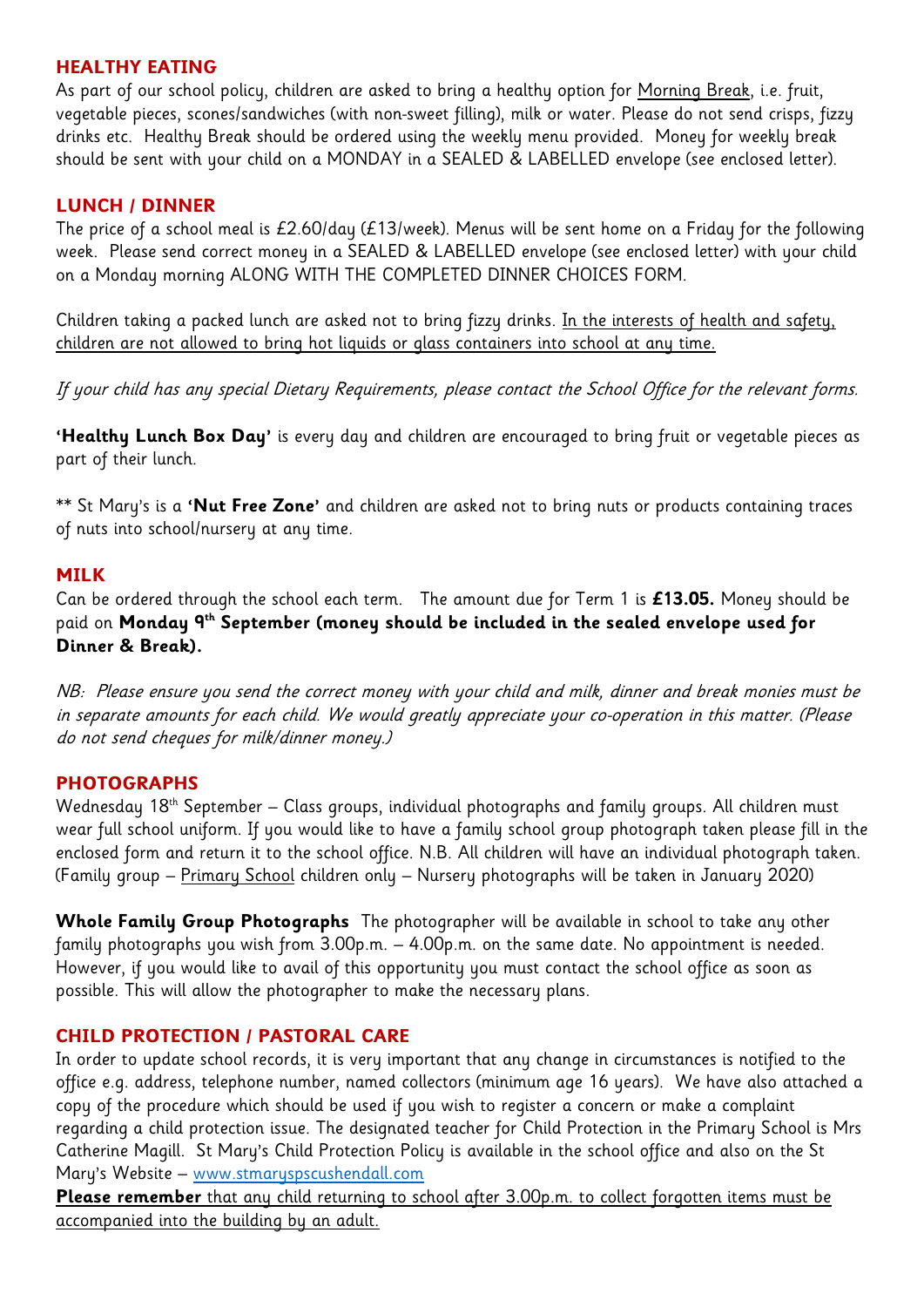#### **PARENT HELPER REQUEST**

Are you (parent/grandparent/other relative/carer) available to help supervise children on outings in the local community or on school trips? If you are able to help in any way, please contact the school as soon as possible as we really do need your help.

N.B. Thank you to everyone who helped us last year. If you are able to help again this year please contact the school office.

### **'NO SMOKING POLICY'**

Everyone is reminded that, in common with all public buildings, smoking is not permitted anywhere on the school/nursery site.

### **'WALK TO SCHOOL' DAYS**

See our School Website for updates. These will normally be held on the 2<sup>nd</sup> and 4<sup>th</sup> Friday of each month. Our 'Walk To School' day for September will be Friday 13<sup>th.</sup> On our 'Walk To School' days everyone should meet at Red Bay Boats or on the footpath on the Coast Road opposite the Police Station at 9.00a.m. sharp. Children in Primaries 1-4 must be accompanied by an adult so please make arrangements with each other to ensure your child in P1-4 has an adult to walk with. Children in P1-4 are not allowed to take part without a parent or supervising adult arranged by the parent. (The ratio required is 1 adult/6 children.) Please encourage your child/children to walk to/from school as often as possible as well as on 'Walk To School' days.

# **DAILY MILE**

The 'Daily Mile' will continue every day following our lunch break – please ensure that your child has trainer type shoes for this activity and brings a coat (we only cancel for very wet/cold weather!)

#### **HOLIDAYS DURING TERM TIME**

All schools are asked to strongly discourage parents from taking children out of class to go on holiday. Parents who take children on holiday during term time must collect a form from the school office. The completed form will be kept in school for record purposes.

# **IMPORTANT DATES**

**Monday 30th September** - This is confirmed as a school closure for both the Primary and Nursery.

As always, if you have any concerns regarding your child/children please feel free to contact me at any time.

Mrs Helen Magee Principal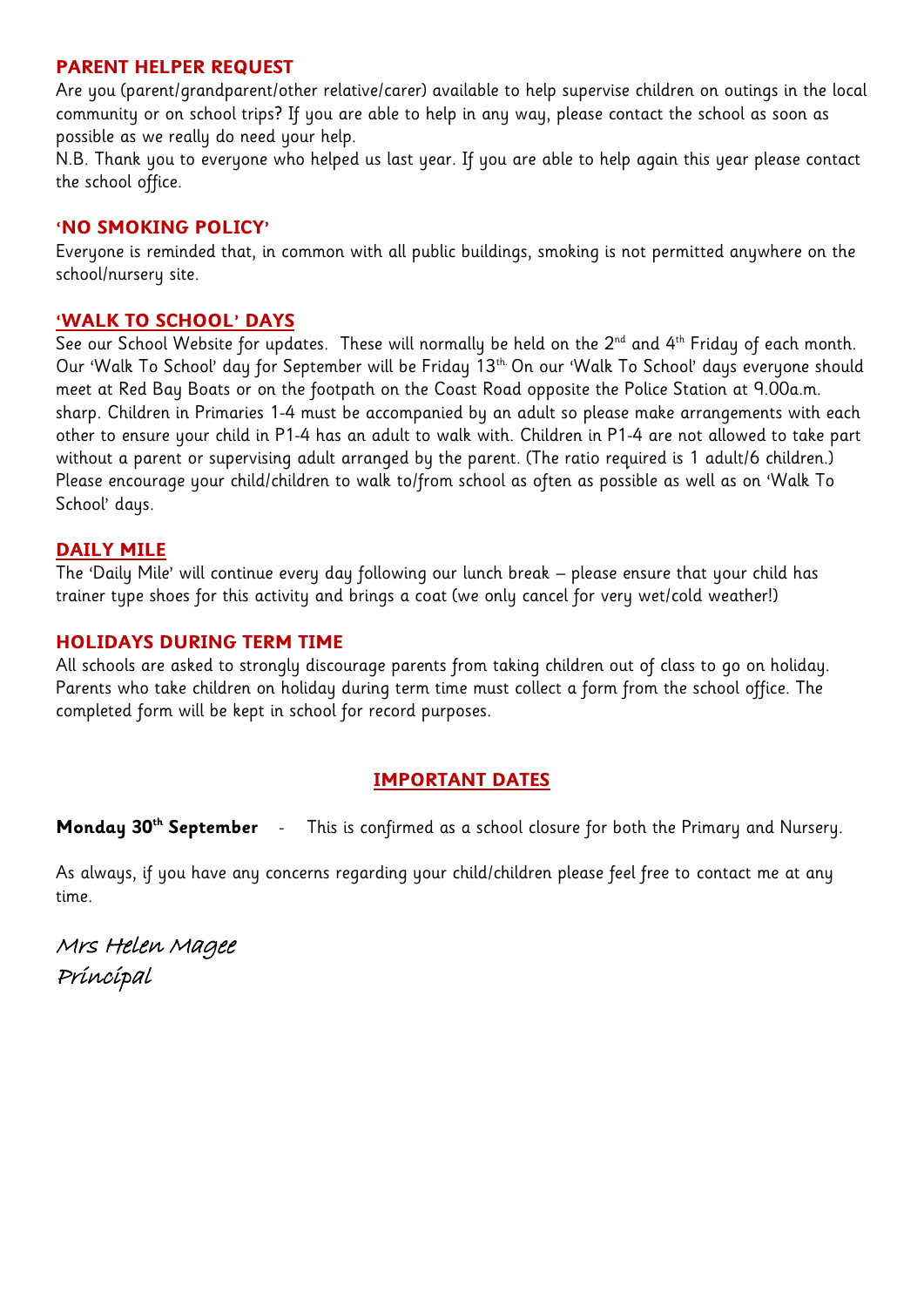# **SCHOOL RULES**

#### **Pupils Should Always:**

- $\triangleright$  Be in their classroom after 9.00am and before 9.15am;
- $\triangleright$  Use the children's gate only;
- $\triangleright$  Remain on the school premises unless permission is given to leave;
- $\triangleright$  Walk quietly at all times in the corridor in single file and on the left;
- $\triangleright$  Arrive in time for class, behave well in class and listen and co-operate with their class teacher;
- $\triangleright$  Take care of books, equipment and the school building and environment;
- $\triangleright$  Show respect and consideration for themselves and others, and for their own property and the property of others at all times;  **(Violence, both physical and verbal, is completely unacceptable)**
- Display high standards of behaviour outside the school premises, coming to and from school, on class walks, school trips, etc.

# **It is assumed that, by attending this school, all pupils will accept these rules and abide by them.**